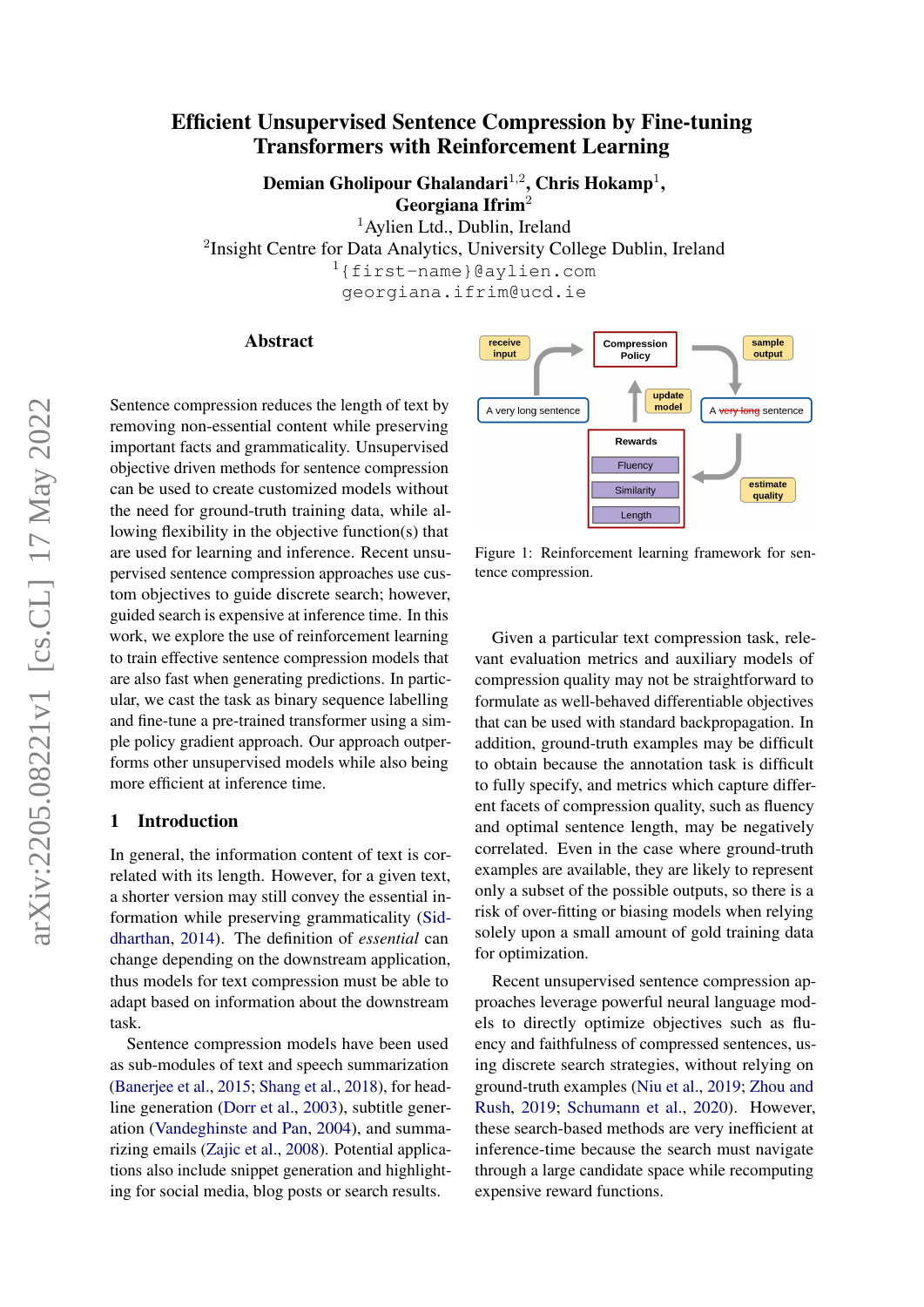<span id="page-1-0"></span>

Figure 2: Model architecture for compressing sentences.

To allow for flexible reward specification, while also enabling efficient inference, we design a simple and effective reinforcement learning (RL) setup: our model is initialized as an unsupervised pretrained language model with an untrained binary classification head (see Figure [2\)](#page-1-0), and the sentence compression task is framed as sequence labeling, with optimization via policy gradient using a suite of reward functions. Sentences are compressed in an instantaneous, one-step fashion, similar to modern part-of-speech tagging or named entity recognition models. This approach simplifies the learning setup while also allowing for high throughput.

According to quantitative evaluation on several summarization benchmarks, our approach shows similar or superior performance compared to search-based methods, while also being much faster at inference time.

Our approach to unsupervised extractive sentence compression has the following benefits:

- Unsupervised: No labelled examples are required.
- Fast inference: At test time, the model only performs one-step sequence labeling.
- Configurable: Rewards can be tailored to specific use cases.

We review related work in Section [2.](#page-1-1) Section [3](#page-2-0) formalizes the task. Section [4](#page-2-1) gives a detailed description of the model and reward functions. Section [5](#page-4-0) presents experimental results, and Sections [6](#page-7-0) and [7](#page-8-0) provide analysis and discussion of our findings.

## <span id="page-1-1"></span>2 Related Work

#### Unsupervised Sentence Compression

Early work on sentence compression casts the task as an optimization problem under linguistically motivated constraints [\(Hori and Furui,](#page-9-2) [2004;](#page-9-2) [Clarke](#page-9-3)

[and Lapata,](#page-9-3) [2006,](#page-9-3) [2008\)](#page-9-4). The objectives to be optimized include n-gram language model scores and frequency-based word relevance measures. Constraints are designed to ensure the grammaticality of compressions.

Some recent work follows the discrete optimization paradigm while leveraging powerful models as objective functions in place of hand-crafted constraints, while exploring different strategies for heuristic search: [Zhou and Rush](#page-11-0) [\(2019\)](#page-11-0) use beam search to optimize a fluency and a similarity objective. [Schumann et al.](#page-10-5) [\(2020\)](#page-10-5) use a greedy hillclimbing search to optimize fluency and similarity objectives. [Niu et al.](#page-10-4) [\(2019\)](#page-10-4) use a greedy search with a look-ahead mechanism, only optimizing fluency. All of these recent approaches use large neural language models to estimate fluency. While the approach presented in whis work does not involve discrete search, we consider it complementary and orthogonal to our RL-based approach (see Section [7](#page-8-0) for more discussion).

Another commonly proposed unsupervised framework is to use autoencoders and reconstruction objectives [\(Miao and Blunsom,](#page-9-5) [2016;](#page-9-5) [Févry](#page-9-6) [and Phang,](#page-9-6) [2018;](#page-9-6) [Malireddy et al.,](#page-9-7) [2020\)](#page-9-7). These approaches are based on the assumption that a good sentence compression is one from which the original sentence can be inferred.

[Wang et al.](#page-10-6) [\(2018\)](#page-10-6) is an example of prior work using reinforcement learning for unsupervised sentence compression. They use a Deep Q-Network to optimize a reward incorporating n-gram language model probabilities and grammatical constraints. This model repeatedly deletes a token until it terminates, as opposed to our one-step approach. [Zhao](#page-11-1) [et al.](#page-11-1) [\(2018\)](#page-11-1) also use RL to optimize a syntaxfocused language model score. However, their policy is initialized with a supervised sentence compression model, whereas ours is fully unsupervised.

### Reinforcement Learning for Summarization

Reinforcement learning has become popular in the wider field of text summarization, finding applications in both extractive and abstractive sub-tasks. One use case of RL is in supervised scenarios, where rewards are computed based on ground-truth examples, e.g., ROUGE scores, to overcome issues with cross-entropy losses [\(Paulus et al.,](#page-10-7) [2017;](#page-10-7) [Narayan et al.,](#page-10-8) [2018;](#page-10-8) [Dong et al.,](#page-9-8) [2018\)](#page-9-8). BANDIT-SUM [\(Dong et al.,](#page-9-8) [2018\)](#page-9-8) in particular has a very similar RL setup to ours: they train in one-step episodes where a policy predicts extractive labels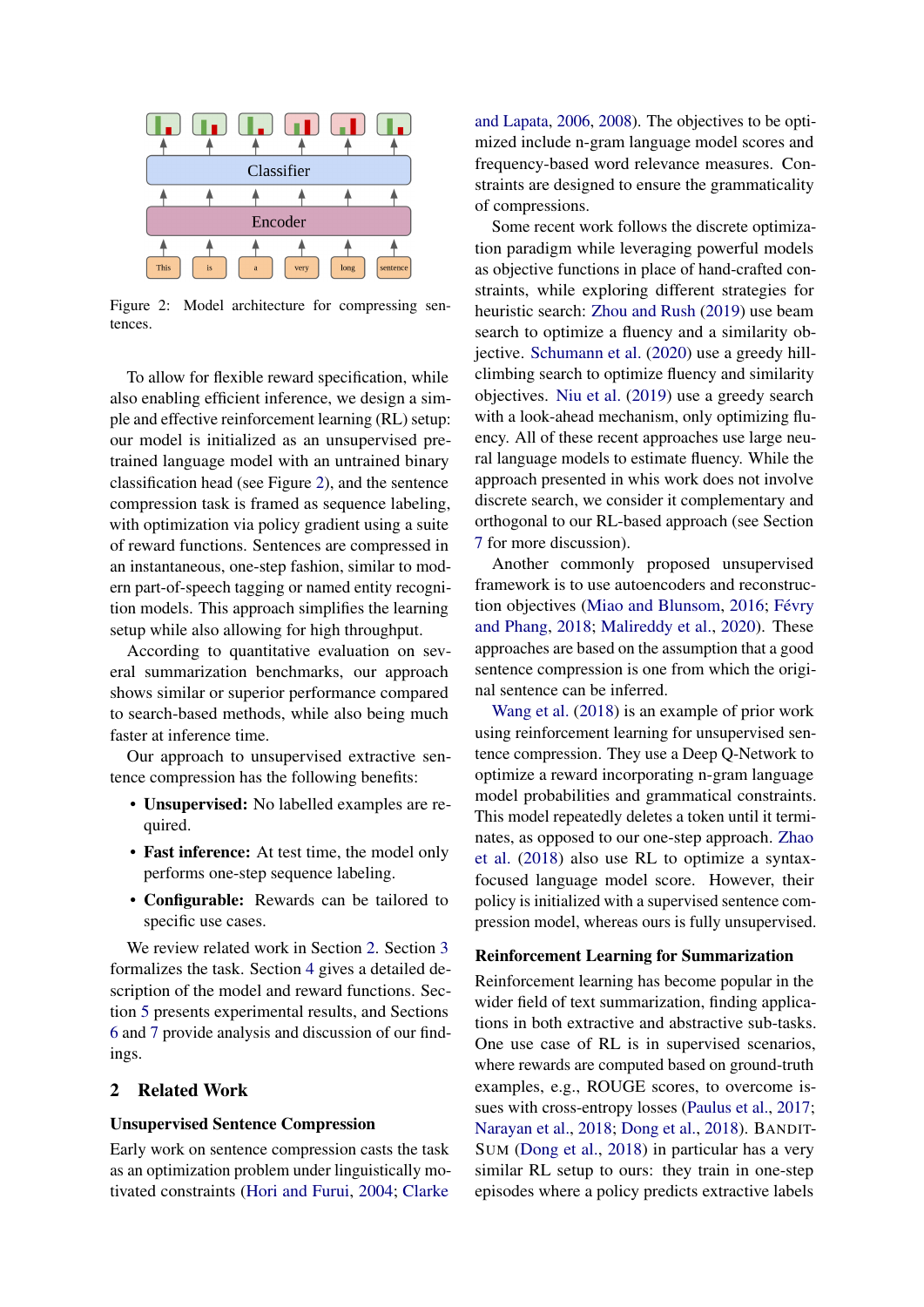and immediately receives a reward. [Scialom et al.](#page-10-9) [\(2019\)](#page-10-9) augment a ROUGE-based reward with a reward based on question answering. [Böhm et al.](#page-9-9) [\(2019\)](#page-9-9) and [Stiennon et al.](#page-10-10) [\(2020\)](#page-10-10) learn reward functions from human quality ratings of summaries. Similar to our unsupervised approach, [Laban et al.](#page-9-10) [\(2020\)](#page-9-10) use RL for unsupervised abstractive summarization, optimizing reward functions representing fluency, coverage under a length constraint, and also use a policy gradient approach.

## <span id="page-2-0"></span>3 Task

We focus on the specific task of summarizing a sentence by extracting a subset of its tokens in their original order. Given an input sentence x consisting of n tokens  $x = (x_0, x_1, ..., x_n)$ , we aim to produce a sequence of binary labels  $y = (y_0, y_1, ..., y_n) \in \{0, 1\}^n$ , where each label indicates whether the corresponding input token should be included in the compressed version of a sentence.

We further assume an objective function, or *reward* function  $R(x, y)$  that measures how well applying the labels  $y$  summarizes the original sentence  $x$ . For a particular  $x$ , the goal is to find  $\argmax_{y} R(x, y)$ , without access to any groundtruth examples.

In general, there are  $2^n$  possibilities to shorten a sentence in this task. A fixed summary length L would reduce this to  $\binom{n}{L}$  $L \choose L$  possibilities, peaking at  $L = \frac{n}{2}$  $\frac{n}{2}$  (for even *n*). We do not constrain our approach to a fixed length, but we compare it to search-based techniques that are constrained to the  $\binom{n}{r}$  $L \choose L$  search space.

#### <span id="page-2-1"></span>4 Method

### 4.1 Training Procedure

We train a policy  $\pi_{\theta}$  with parameters  $\theta$  to produce binary labels. Given an input x, the policy  $\pi_{\theta}$  predicts a binary keep/discard probability distribution for each token index in  $x$ . We use the notation  $\pi_{\theta}(*|x)$  to refer to the collection of these distributions for all tokens in  $x$ . We obtain the probability  $\pi_{\theta}(y|x)$  of a label sequence y given input sequence x as follows:

$$
\pi_{\theta}(y|x) = \prod_{i} \pi_{\theta}(y_i|x), \tag{1}
$$

where  $\pi_{\theta}(y_i|x)$  is the probability of a token  $x_i$  being included if  $y_i = 1$  or excluded if  $y_i = 0$ . To compress a sentence using  $\pi_{\theta}$ , we select the higher scoring label for each token:

$$
y^{a} = \{ \operatorname*{argmax}_{y_{i}} \pi_{\theta}(y_{i}|x) \text{ for } y_{i} \in y \}. \tag{2}
$$

We train our model using a policy gradient technique [\(Sutton et al.,](#page-10-11) [1999\)](#page-10-11). Unlike typical sequential reinforcement learning scenarios, our  $\pi_{\theta}$  only performs one action for a given input, receiving the corresponding reward immediately, without transitioning through other intermediate states. Therefore, our setup is similar to a contextual multiarmed bandit problem [\(Langford and Zhang,](#page-9-11) [2008\)](#page-9-11), where each "arm" corresponds to a particular label sequence  $y = (y_0, y_1, ..., y_n) \in \{0, 1\}^n$ . However, in our scenario, the policy is generally allowed to access rewards for multiple possible actions via sampling, which is different from typical bandit settings where only one (action, reward) pair is available for each episode.

The training objective is to maximize the expected reward assigned to a predicted label sequence  $y$  for a given input  $x$ , computed by the reward function R:

$$
J(\theta) = \mathbb{E}[R(x, y)] \tag{3}
$$

The policy gradient theorem states that the gradient of this expectation can be expressed as follows [\(Sutton et al.,](#page-10-11) [1999\)](#page-10-11):

$$
\nabla_{\theta} J(\theta) = \nabla_{\theta} \mathbb{E}[R(x, y) \log \pi_{\theta}(y|x)] \quad (4)
$$

Since the above expectation is intractable for a large dataset and the corresponding action space, this gradient is estimated by sampling:

$$
\nabla_{\theta} J(\theta) = \nabla_{\theta} r^s \log \pi_{\theta}(y^s | x), \tag{5}
$$

where  $y^s \sim \pi_\theta(*|x)$  is a sample from the current policy at a given step, consisting of binary token labels  $y^s = (y^s_0, y^s_1, ..., y^s_n)$ , and  $r^s = R(x, y^s)$ .

As is commonly done when using policy gradients, we subtract a baseline from the reward for variance reduction. We instantiate the baseline as  $r^a = R(x, y^a)$ , the reward given to the the most likely label sequence  $y^a$  according to the current policy. The gradient becomes:

$$
\nabla_{\theta} J(\theta) = \nabla_{\theta} (r^s - r^a) \log \pi_{\theta} (y^s | x)
$$
 (6)

Accordingly, we train our model by minimizing the following loss function:

$$
\ell_{\theta} = (r^a - r^s) \log \pi_{\theta}(y^s | x). \tag{7}
$$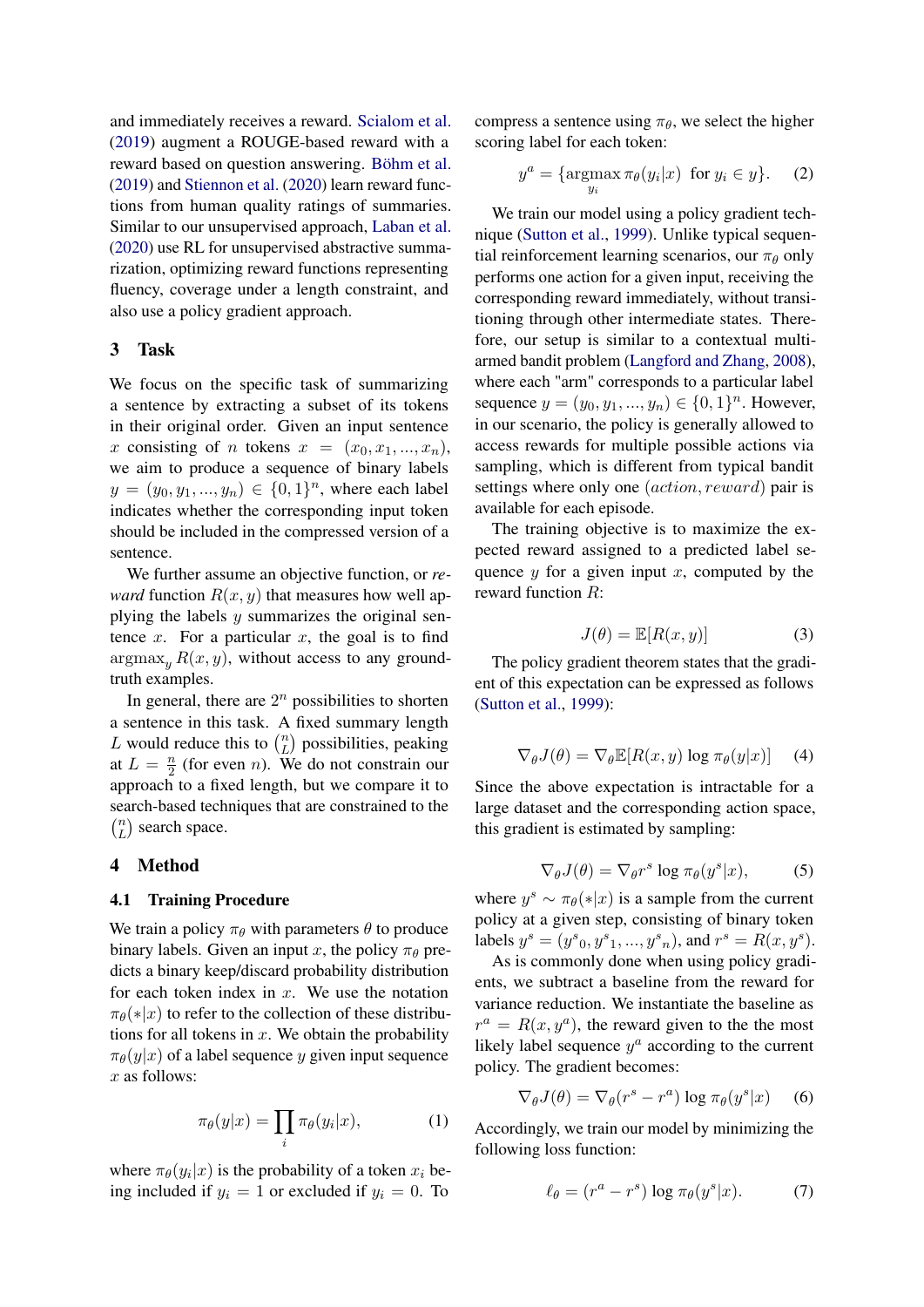Using the baseline  $r^a$  allows the intuitive interpretation that a sample  $y^s$  is encouraged if its reward is higher than the current policy's prediction, i.e., when factor  $(r^a - r^s)$  is negative, and discouraged otherwise.

### Best-of-k Sampling

Prior work with a similar application of policy gradient [\(Dong et al.,](#page-9-8) [2018;](#page-9-8) [Laban et al.,](#page-9-12) [2021\)](#page-9-12) observed an advantage in sampling  $k$  times and taking the average loss over all samples rather than using a single sample. However, in our experiments, we observe that only using the sample with the *maximum* reward from a large number of samples works significantly better than taking the average or only sampling once. A large  $k$  improves the discovery of high-quality compressions – if we only use a single sample or a very small  $k$ , we observe a higher tendency of models to converge on simple behaviors with low reward improvements, such as only extracting the first-L tokens of a sentence. The choice of k controls a trade-off: with a higher  $k$ , we spend more time computing the rewards of samples and less on model updates, given a limited wall-time constraint for training. We determine  $k$ in an unsupervised manner using a validation set (details in Section [5.2\)](#page-5-0).

## 4.2 Model Architecture

 $\pi_{\theta}$  is initialized as a transformer encoder model with a linear classification head. In particular, we use the 6-layer DistilRoBERTa model [\(Sanh et al.,](#page-10-12) [2019\)](#page-10-12) due to its efficiency and smaller size compared to other BERT-like models, while retaining good results on the GLUE benchmark<sup>[1](#page-3-0)</sup>. During training, the whole model is fine-tuned. For each token in the input, our model will determine whether it should be kept or filtered. Figure [2](#page-1-0) visualizes the design. This architecture produces summaries in an instantaneous, non-autoregressive fashion, allowing for fast prediction (see Section [5.6\)](#page-6-0).

## <span id="page-3-2"></span>4.3 Reward Functions

We do not have direct access to ground-truth training data in our setup, so we consider a suite of reward functions that may correlate with different aspects of sentence compression quality.

### Fluency

This reward function is intended to ensure grammatically correct and well-written sentences. We use a masked language model (LM) to estimate the fluency of a compressed sentence. In particular, we compute fluency as the average logit of a token  $y_i$  in the compressed sentence  $y$ . We do this without masking  $y_i$  to reduce the running time during training, as masking would require to re-encode the sentence for each token. Based on our experiments, this simplification still produces good estimates of fluency.

$$
R_{fluency}(y) = \frac{1}{|y|} \sum_{i=1} \text{LM}(y_i|y) \tag{8}
$$

We normalize  $R_{fluency}$  by dividing it by an empirically set constant, to keep its values in a similar range compared to the other rewards. The constant is an observed minimum value from a sample dataset. We argue that a masked language model is more appropriate in our setup compared to a leftto-right (causal) language model – when predicting or sampling a compressed sentence during training, the sentence is treated as a finished rather than an intermediate output, which is not captured by the auto-regressive inference of causal LMs. We confirm the advantage of a masked LM over a leftto-right LM in a comparison on a development set (Appendix [A\)](#page-11-2).

We note the precedent for using language models to measure fluency: [Zhou and Rush](#page-11-0) [\(2019\)](#page-11-0) and [Schumann et al.](#page-10-5) [\(2020\)](#page-10-5) use language models trained on a summarization target domain, e.g., headlines. [Laban et al.](#page-9-10) [\(2020\)](#page-9-10) uses a generic causal language model to estimate fluency. [Niu et al.](#page-10-4) [\(2019\)](#page-10-4) use a masked language model to score candidate compressions.

#### Similarity-to-Source

The similarity reward is intended to preserve the meaning of the source sentence in the compressed sentence. We experiment with several options to compute similarity, all using models from the sentence-transformers library<sup>[2](#page-3-1)</sup> [\(Reimers](#page-10-13) [and Gurevych,](#page-10-13) [2019\)](#page-10-13):

• Bi-Encoder Similarity: A sentence encoder f separately computes embeddings for the source and the predicted summary. We calculate the cosine similarity between both embeddings:  $R_{sim}(x, y) = cos(f(x), f(y))$ 

<span id="page-3-0"></span><sup>1</sup>[https://huggingface.co/](https://huggingface.co/distilroberta-base) [distilroberta-base](https://huggingface.co/distilroberta-base)

<span id="page-3-1"></span><sup>2</sup><https://www.sbert.net/>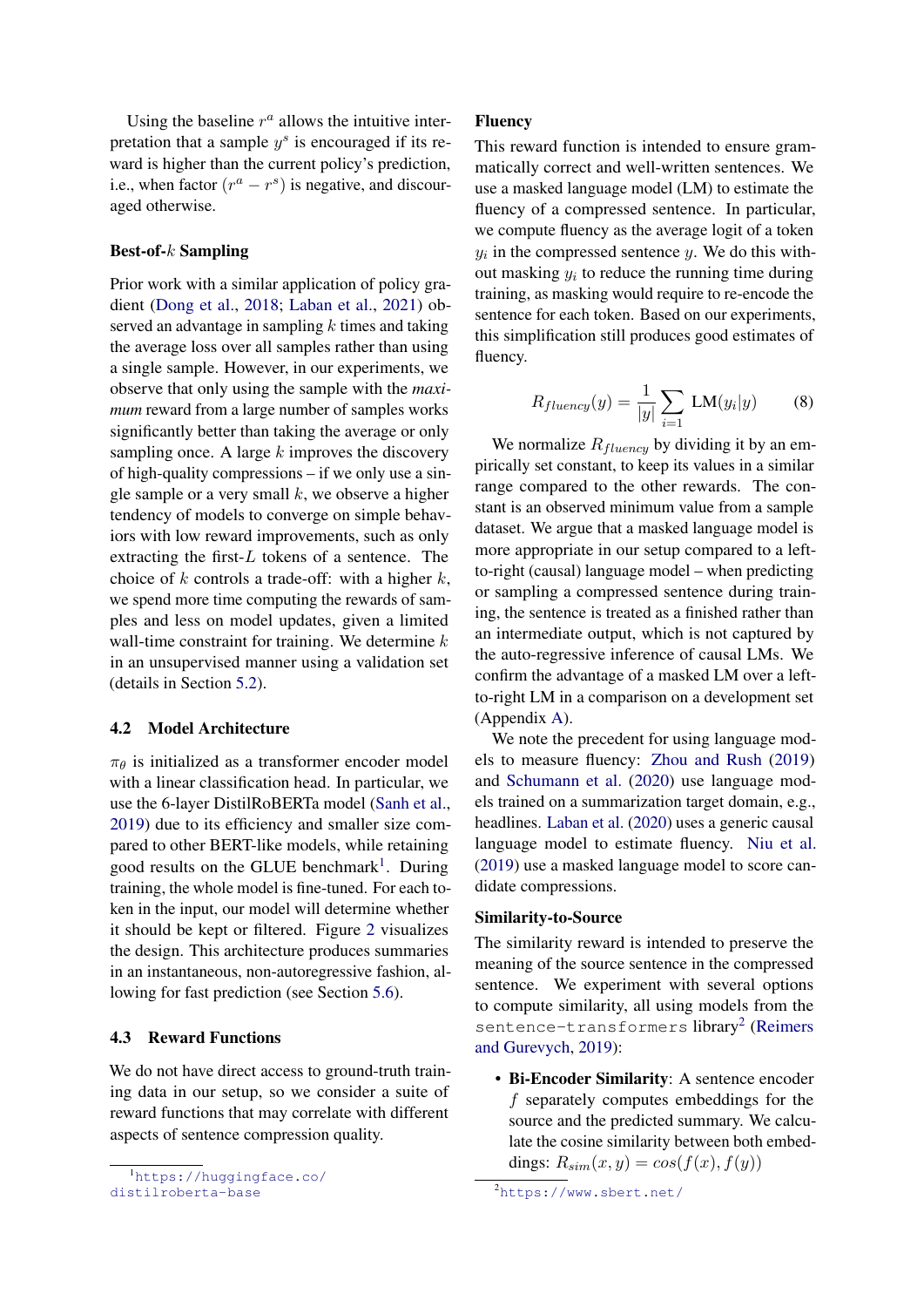- Cross-Encoder Similarity: Output of a cross-encoder model  $f_{sim}$  measuring the semantic textual similarity between both sentences:  $R_{sim}(x, y) = f_{sim}(x, y)$
- Cross-Encoder NLI: We also test a natural language inference (NLI) model  $f_{nli}$  to estimate how well a compressed sentence retains source information. The intuition is that the source should *imply* information in the output:  $R_{nli}(x, y) = f_{nli}(y|x)$

Based on experiments on a development dataset, the bi-encoder similarity performs best in our setup.

## Length and Compression Ratio

Because our model is non-sequential, we cannot easily employ a hard constraint to control the length of compressed sentences. Instead, we impose a soft length control using Gaussian reward functions. In particular, we either use a reward function for the length (token count) in a compressed sentence  $R_{len}$ , or one for the compression ratio between the source and prediction, in terms of token counts,  $R_{cr}$ . We choose one of these two depending on whether a consistent length or a consistent ratio is desired, which differs for different evaluation datasets. We set the distribution means of both rewards as the desired values for word count and compression ratio. We set the standard deviations as the mean times a factor s which we set to 0.4 for both reward functions (Equations [9,](#page-4-1) [10\)](#page-4-2):

<span id="page-4-1"></span>
$$
R_{len} = \mathcal{N}(\mu_L, (s \times \mu_L)^2), \tag{9}
$$

$$
R_{cr} = \mathcal{N}(\mu_{cr}, (s \times \mu_{cr})^2). \tag{10}
$$

### <span id="page-4-2"></span>Reward Aggregation

The final reward function is an average of the reward functions  $R_{fluency}, R_{sim}$ , combined with either  $R_{len}$  or  $R_{cr}$ :

$$
r_{total}(x, y) = \frac{1}{3} \sum_{i} R_i(x, y).
$$
 (11)

In practice, when the downstream task is known, reward functions may be designed and calibrated based upon insights and domain expertise, e.g., an optimal summary length for a specific application or different language models corresponding to different summary styles. In this work, we only use publicly available and commonly-used off-theshelf models to construct reward functions.

## <span id="page-4-0"></span>5 Experiments

This section presents a detailed analysis and evaluation results for our proposed model. We name our model SCRL (Sentence Compression with Reinforcement Learning). We make all code, model outputs and data available $3$ .

## 5.1 Datasets

### 5.1.1 Training Datasets

We use two datasets for training: Newsroom [\(Grusky et al.,](#page-9-13) [2018\)](#page-9-13) and Gigaword [\(Rush et al.,](#page-10-14) [2015\)](#page-10-14). For Newsroom, we extract the first three sentences from each article, only keeping sentences with a number of tokens between 15 and 60. Newsroom was chosen due to the large size and a variety of un-preprocessed news articles from different sources. Ground-truth summaries are not included in the training data, thus the two datasets are treated as large unlabeled text collections. We train a model for short headline-like summaries on Gigaword to evaluate it on the Gigaword test set, which comes in a specific preprocessed format<sup>[4](#page-4-4)</sup>. Training on Gigaword allows to expose the model to the same preprocessing, for a fair evaluation.

## 5.1.2 Development Dataset

We constructed a small labelled validation dataset for model development: we automatically identified sentence-summary pairs in Newsroom, also including title-summary pairs, by extracting cases where the tokenized summary is contained in a tokenized sentence, with preserved order. We manually filter a subset of these examples based on grammaticality and informativeness and obtain 280 examples. This dataset was only used during initial development to compare the different reward function variants discussed in Section [4.3.](#page-3-2)

## 5.1.3 Evaluation Datasets

The evaluation includes five test sets  $-$  key statistics are listed in Table [1.](#page-5-1)  $L_{src}$ ,  $L_{tgt}$  are the token counts in source and target sentences and  $cr = L_{tot}/L_{src}$ is the compression ratio. Following [Schumann](#page-10-5) [et al.](#page-10-5) [\(2020\)](#page-10-5), we compare our models on Gigaword against baselines of comparable length brackets using ROUGE F1-scores<sup>[5](#page-4-5)</sup>. For DUC2004 (Task

<span id="page-4-3"></span><sup>3</sup>[https://github.com/complementizer/](https://github.com/complementizer/rl-sentence-compression) [rl-sentence-compression](https://github.com/complementizer/rl-sentence-compression)

<span id="page-4-4"></span><sup>4</sup>Lowercased, pre-tokenized, rare words and digits replaced with special tokens.

<span id="page-4-5"></span><sup>&</sup>lt;sup>5</sup>We only consider lengths similar to the ground-truth, i.e. 8-10 tokens.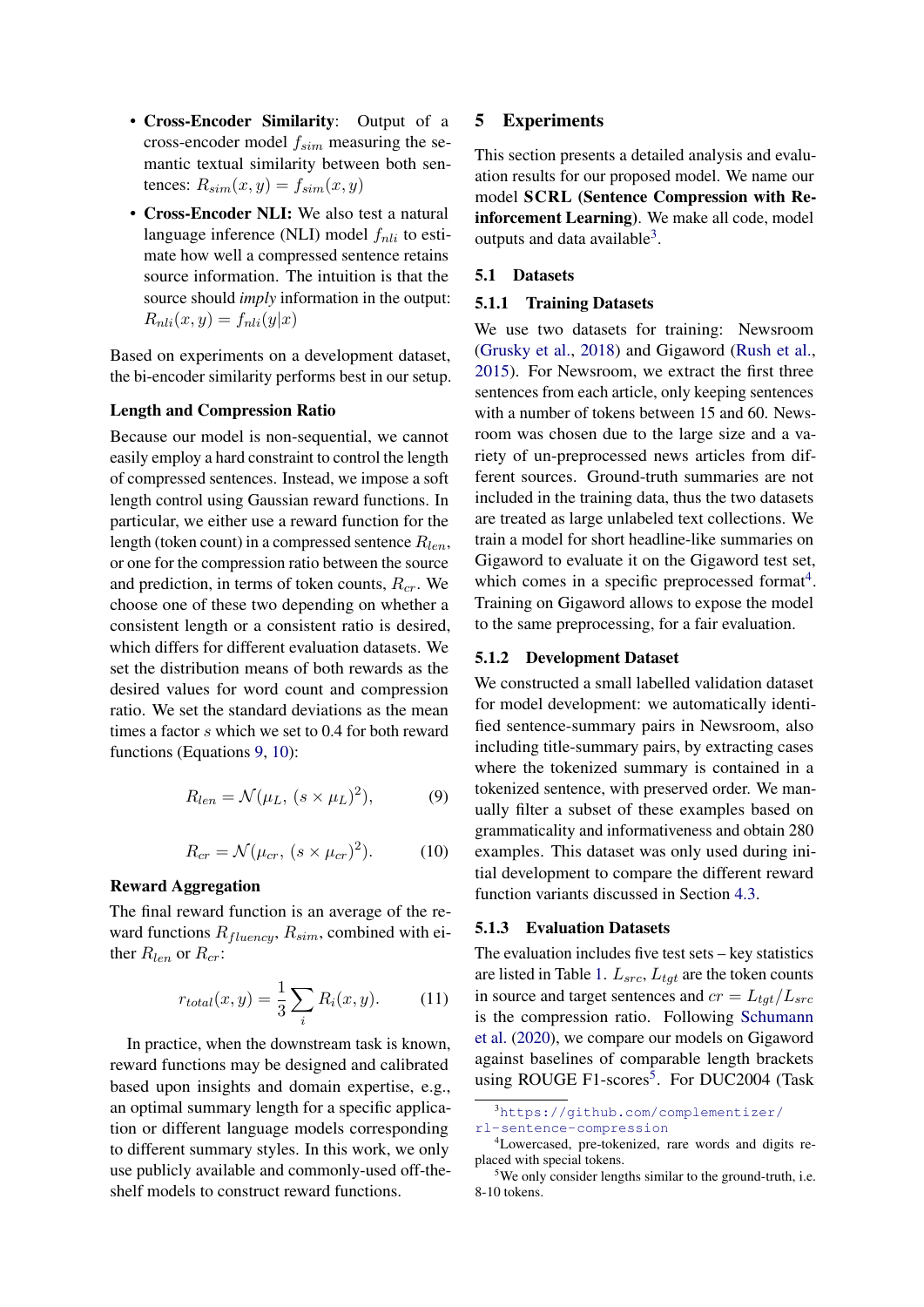<span id="page-5-1"></span>

| <b>Testset</b>   | <b>Type</b> | <b>Size</b> | $L_{src}$ | $L_{tat}$ | cr   |
|------------------|-------------|-------------|-----------|-----------|------|
| Gigaword         | abs         | 1951        | 29.7      | 8.8       | 0.4  |
| <b>DUC2004</b>   | abs         | 500         | 32.9      | 11.9      | 0.41 |
| Google           | ext         | 1000        | 27        |           | 0.45 |
| <b>Broadcast</b> | ext         | 1370        | 19.8      | 14.4      | 0.76 |
| <b>BNC</b>       | ext         | 1629        | 27.9      | 19.3      | 0.72 |

Table 1: Overview of the evaluation datasets. The *Type* column indicates whether the ground-truth is extractive or abstractive. *Size* gives the number of sentences.

1), following prior work, we truncate model outputs to 75 characters and compute ROUGE recall scores. While Gigaword and DUC2004 contain abstractive ground-truth summaries, the remaining three datasets have token-level extractive groundtruth summaries. The ground-truth compressions in the Google sentence compression dataset [\(Fil](#page-9-14)[ippova and Altun,](#page-9-14) [2013\)](#page-9-14) were automatically generated using grammatical constraints and distant supervision via headlines. The Broadcast and BNC datasets [\(Clarke and Lapata,](#page-9-4) [2008\)](#page-9-4) contain manually created extractive sentence compressions which tend to be longer compared to the other evaluation datasets. Following previous work, we report a simple F1-score based on tokenized predicted and ground-truth summaries on the three extractive datasets, but also measure ROUGE F1 scores.

## <span id="page-5-0"></span>5.2 Model Development

We tune our approach in several phases. At first, we identify an optimal learning rate and batch size using a grid search with a fixed training duration. We compare different settings based on the average reward achieved on a unlabelled, held-out set of the training data. Next, we test different values of  $k$ (1, 5, 10, 50, 100), the number of samples per step, and pick the best k based on the average reward on the validation set. This method of hyperparameter tuning is fully unsupervised.

Using learning rate  $1e - 05$ , batch size 4 and  $k = 100$  identified in the previous runs, we next compare the different options for the similarity reward listed in Section [4.3](#page-3-2) and pick the best (biencoder similarity) based on the F1-score on our labelled Newsroom-based validation set (see Appendix [B\)](#page-11-3).

#### 5.3 Training

We initialize the encoder component of our model with the pretrained 6-layer DistilRoBERTa model [\(Sanh et al.,](#page-10-12) [2019\)](#page-10-12). The binary classifier module

<span id="page-5-2"></span>

| Name      | Train data | <b>Test Data</b> | Time |
|-----------|------------|------------------|------|
| SCRL-L8   | Gigaword   | Gigaword         |      |
| SCRL-L11  | Newsroom   | DUC04, Google    | 9.5  |
| SCRL-CR75 | Newsroom   | Broadcast, BNC   | 10   |

Table 2: Overview of trained models and training time in hours.

is initialized randomly. We train each model for 8,000 steps with a batch size of 4 on a Google Cloud virtual machine with one NVIDIA Tesla T4 GPU, using the AdamW optimizer [\(Loshchilov and](#page-9-15) [Hutter,](#page-9-15) [2019\)](#page-9-15). Our default reward combination contains masked-LM fluency and bi-encoder similarity combined with either  $R_{len}$  or  $R_{cr}$ . Table [2](#page-5-2) gives an overview of the three models that are used in the evaluation. Note that the sample size of 100 is responsible for the long training durations. SCRL-L8 and SCRL-L11 are trained with  $R_{len}$  whereas SCRL-CR75 is trained with  $R_{cr}$ , with a compression ratio of 0.75. This is because the ground-truth summary lengths are approximated better by a fixed length rather than a fixed ratio in the Google and DUC2004 datasets, whereas a fixed ratio describes the Broadcast and BNC datasets better.

### 5.4 Baselines

We compare our model to the greedy stochastic hill climbing approach in [Schumann et al.](#page-10-5) [\(2020\)](#page-10-5) which obtained state-of-the-art ROUGE results for unsupervised baselines on the Gigaword and DUC2004 datasets. Because this method and SCRL do not have identical objective functions, we implement the hill climbing algorithm applied to our reward functions, which we will name HC throughout this work. This allows for a clearer comparison between RL and discrete search. HC optimizes  $R_{fluencu}$ ,  $R_{sim}$  under fixed length constraints instead of using  $R_{len}$  and  $R_{cr}$ . Different from [Schumann et al.](#page-10-5) [\(2020\)](#page-10-5), it runs for a fixed number of 2000 steps and restarts only when the search is stuck rather than in equal intervals (details in Appendix [E\)](#page-11-4). We analyze the performance of HC for different budgets to understand at what point search can surpass the learned policies. We also compare against [Zhou](#page-11-0) [and Rush](#page-11-0) [\(2019\)](#page-11-0), [Niu et al.](#page-10-4) [\(2019\)](#page-10-4) and the RLbased method by [Wang et al.](#page-10-6) [\(2018\)](#page-10-6) on datasets where results are available.

### 5.5 Evaluation Results

Table [3](#page-6-1) shows the evaluation results on all used test datasets. Results of methods apart from SCRL and HC are taken from previous works. We com-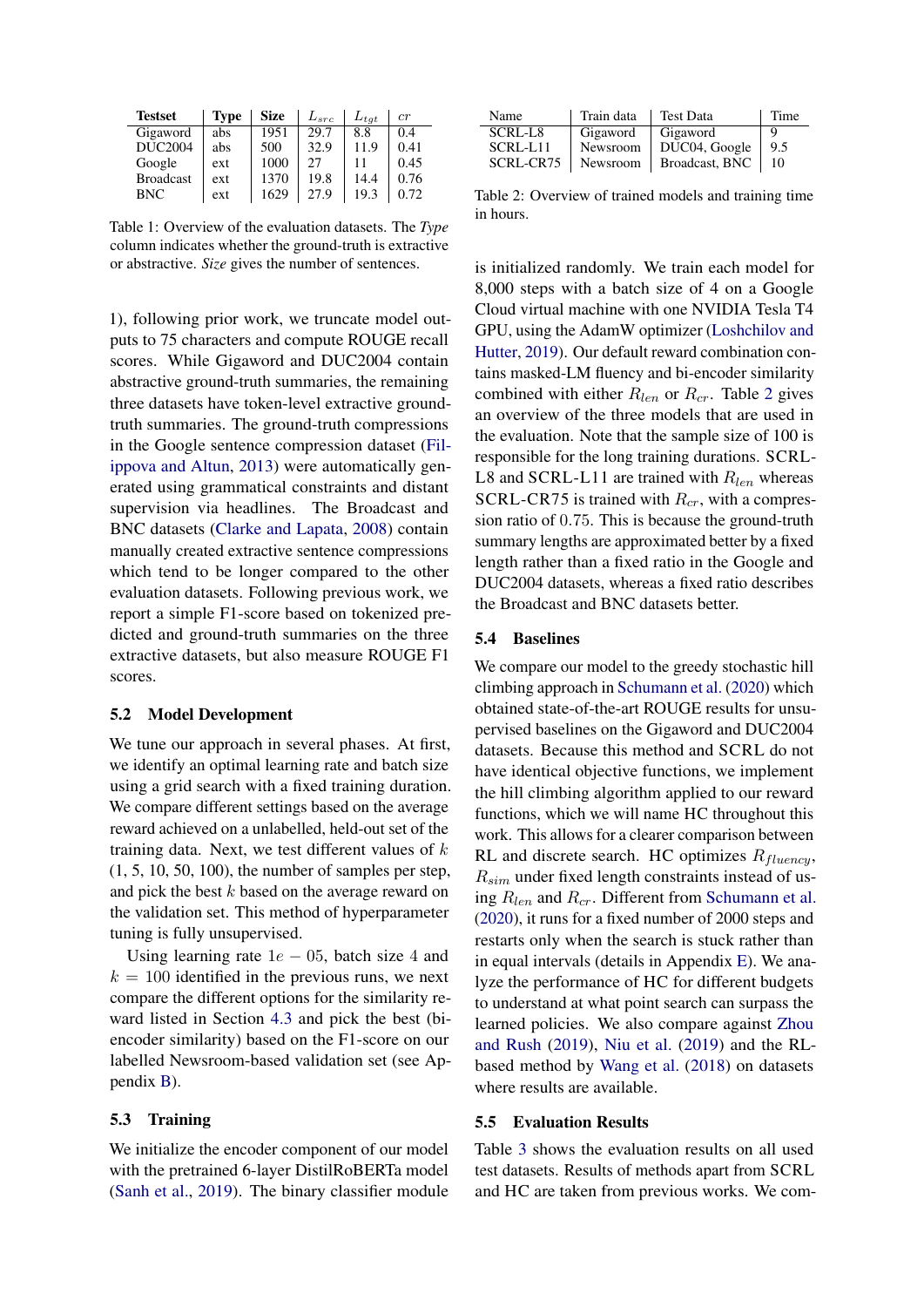<span id="page-6-1"></span>

| <b>Dataset</b>   | <b>Model</b>                       |       | <b>ROUGE</b>   |       | F1    | $L_d$          | $L_o$ | $cr_0$ | Inf. Time $(s)$ |
|------------------|------------------------------------|-------|----------------|-------|-------|----------------|-------|--------|-----------------|
|                  |                                    | 1     | $\overline{2}$ | L     |       |                |       |        |                 |
|                  | Lead-L8                            | 21.39 | 7.42           | 20.03 |       | $\overline{8}$ | 7.9   |        |                 |
|                  | Zhou and Rush (2019)               | 26.48 | 10.05          | 24.41 |       |                | 9.3   |        |                 |
| Gigaword         | Schumann et al. (2020) L8          | 26.32 | 9.36           | 24.19 |       | 8              | 7.9   |        |                 |
|                  | Schumann et al. (2020) L10         | 28.80 | 10.66          | 25.82 |       | 10             | 9.8   |        |                 |
|                  | $HC-L8$                            | 28.00 | 8.53           | 25.90 |       | 8              | 7.96  | 0.31   | 11.733          |
|                  | SCRL-L8                            | 29.14 | 9.98           | 26.57 |       | 8              | 7.68  | 0.28   | 0.004           |
| <b>DUC2004</b>   | Zajic et al. $(2004)$ <sup>*</sup> | 25.12 | 6.46           | 20.12 |       |                |       |        |                 |
|                  | Baziotis et al. (2019)             | 22.13 | 6.18           | 19.3  |       |                |       |        |                 |
|                  | West et al. (2019)                 | 22.85 | 5.71           | 19.87 |       |                |       |        |                 |
|                  | Schumann et al. (2020)             | 27.41 | 8.76           | 23.89 |       | 13             |       |        |                 |
|                  | $HC-L11$                           | 27.40 | 8.65           | 24.16 |       | 11             | 10.69 | 0.36   | 12.305          |
|                  | SCRL-L11                           | 25.27 | 7.82           | 22.14 |       | 11             | 10.58 | 0.35   | 0.004           |
|                  | Filipova $\star$                   |       |                |       | 0.82  |                |       | 0.38   |                 |
|                  | Wang et al. $(2017)^{\star}$       |       |                |       | 0.8   |                |       | 0.43   |                 |
|                  | Wang et al. (2018)                 |       |                |       | 0.565 |                |       |        |                 |
| Google           | Zhou and Rush (2019)               |       |                |       | 0.61  |                |       |        |                 |
|                  | Niu et al. (2019)                  |       |                |       | 0.5   |                |       |        |                 |
|                  | $HC-L11$                           | 68.04 | 49.21          | 67.40 | 0.637 | 11             | 11.0  | 0.46   | 11.261          |
|                  | SCRL-L11                           | 70.22 | 53.03          | 69.84 | 0.711 | 11             | 10.8  | 0.44   | 0.004           |
|                  | Wang et al. $(2017)^{\star}$       |       |                |       | 0.66  |                |       |        |                 |
| <b>Broadcast</b> | Wang et al. (2018)                 |       |                |       | 0.665 |                |       |        |                 |
|                  | $HC-CR75$                          | 82.20 | 63.78          | 81.76 | 0.792 | 75%            | 14.9  | 0.77   | 13.516          |
|                  | SCRL-CR75                          | 82.22 | 66.01          | 81.78 | 0.787 | 75%            | 15.1  | 0.78   | 0.004           |
|                  | Wang et al. $(2017)^{\star}$       |       |                |       | 0.66  |                |       | 0.53   |                 |
| <b>BNC</b>       | Wang et al. (2018)                 |       |                |       | 0.675 |                |       |        |                 |
|                  | $HC-CR75$                          | 78.91 | 60.10          | 78.13 | 0.768 | 75%            | 21.0  | 0.76   | 15.268          |
|                  | SCRL-CR75                          | 79.49 | 62.32          | 78.63 | 0.765 | 75%            | 21.0  | 0.76   | 0.004           |

Table 3: Results on evaluation datasets.  $\star$  indicates supervised models. ROUGE F1-scores are shown for all dataset but DUC2004, where ROUGE recall is used.  $L_d$ : desired output length,  $L_o$  /  $cr_o$ : actual average length / compression ratio of the outputs.

pute ROUGE scores using the implementation from Google Research<sup>[6](#page-6-2)</sup>. On Gigaword, SCRL outperforms all baselines, except [Schumann et al.](#page-10-5) [\(2020\)](#page-10-5) with a 10 token constraint in ROUGE-2. On DUC2004, SCRL remains behind the hill climbing methods, but outperforms other unsupervised baselines. On the Google dataset, SCRL obtains state-of-the-art results among unsupervised methods. On Broadcast and BNC, SCRL and HC obtain very similar scores, which are both higher than previously reported results. Figure [3](#page-6-3) shows ROUGE-1 scores obtained by HC at different search budgets, compared to SCRL. The hill climbing strategy approaches or outperforms the trained model at different paces, depending on the dataset.

Interestingly, HC still achieves higher rewards than SCRL relatively early during its search (see Appendix [F\)](#page-12-0), which is inconsistent with the evaluation results. Potential reasons for this disparity are disadvantages through the hard length constraints, a mismatch between the heuristic reward functions and evaluation metrics, and beneficial biases induced through our training framework.

<span id="page-6-2"></span><sup>6</sup>[https://github.com/google-research/](https://github.com/google-research/google-research/tree/master/rouge) [google-research/tree/master/rouge](https://github.com/google-research/google-research/tree/master/rouge)

<span id="page-6-3"></span>

Figure 3: Evaluation scores of RL model compared to hill climbing algorithm (HC) at different search budgets.

#### <span id="page-6-0"></span>5.6 Prediction Running Times

We compare the inference-time speed of SCRL with HC using different budgets of search steps<sup>[7](#page-6-4)</sup>. The fastest batch size for both approaches is used. The *Inference Time* in Table [3](#page-6-1) shows the average number of seconds per processed sentence, with the number of search steps set to  $T = 2000$  for HC.

<span id="page-6-4"></span><sup>&</sup>lt;sup>7</sup>On a Google Colab Notebook with a Tesla P-100 GPU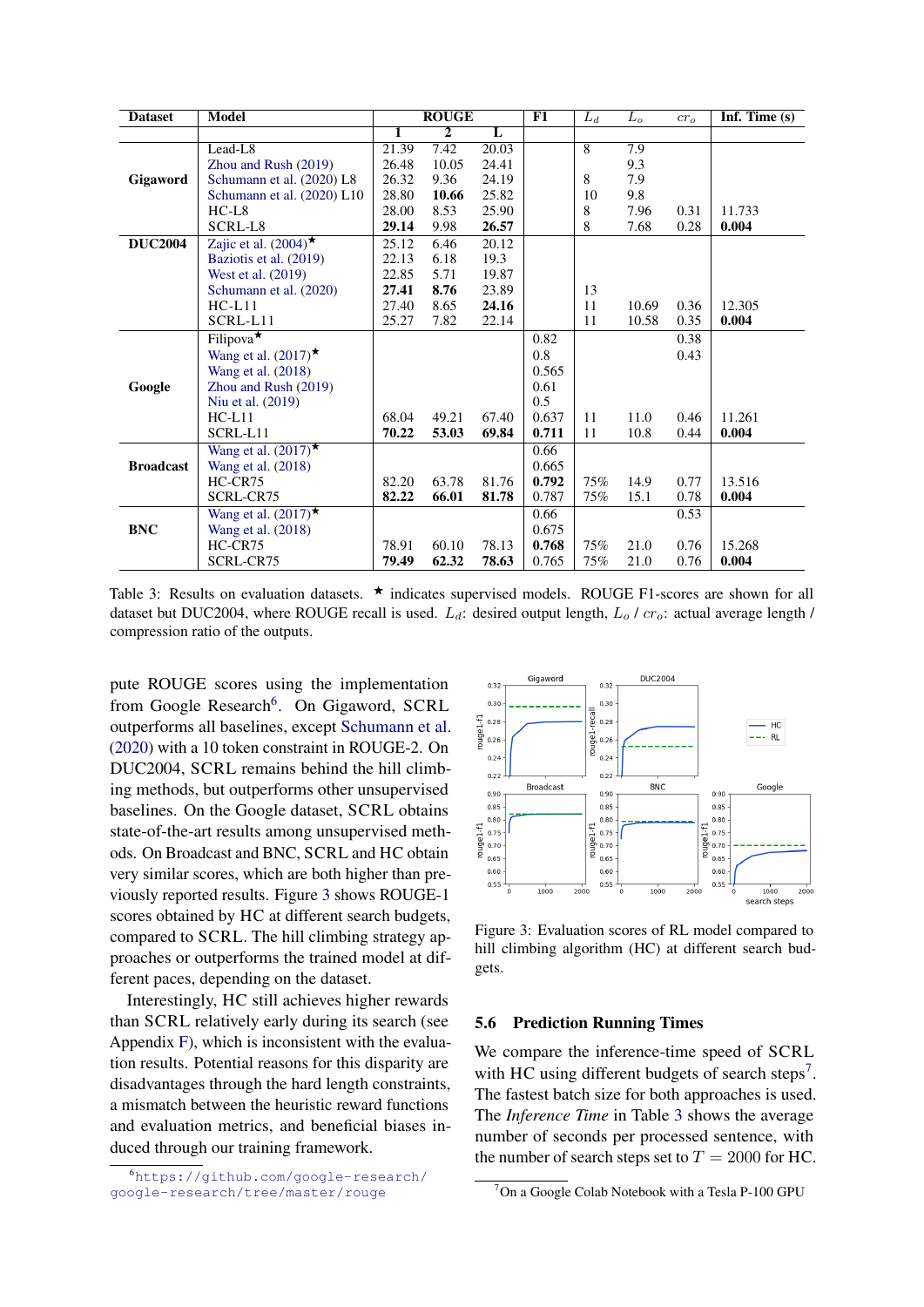<span id="page-7-1"></span>

Figure 4: Distribution of summary lengths and compression ratios. The maximum frequencies of *HC* are cropped.

<span id="page-7-2"></span>

Figure 5: Distribution of relative positions from which tokens are extracted in source sentences.

SCRL is roughly  $4000 \times$  faster than HC with  $T =$ 2000, and  $\sim$  200 $\times$  faster when T is reduced to 100, for example. We believe that such a speed-up with a preserved evaluation performance is a critical factor when considering real-world applications of sentence compression.

## <span id="page-7-0"></span>6 Analysis

#### 6.1 Summary Length and Extraction Regions

The length and compression ratio of summaries produced by SCRL is distributed around the desired values, with peakier distributions than in groundtruth summaries (examples in Figure [4\)](#page-7-1). HC produces exactly the desired value whenever possible, due to the enforced constraint for length or ratio. Figure [5](#page-7-2) shows how SCRL and HC extract tokens from different relative positions within source sentences. SCRL has a higher tendency to extract early tokens. We hypothesize that this is a reliable high-reward strategy discovered during training, considering that a milder form of the lead-bias also shows in HC. Note that neither method is inherently biased in its design to prefer tokens from certain regions.

<span id="page-7-3"></span>

Figure 6: Development of reward functions (of SCRL-L11) and summary length during training (all models), from a moving average over 50 steps, using a log scale.

## 6.2 Training Dynamics

Figure [6](#page-7-3) shows how rewards and summary length develop throughout training. The rewards generally increase quickly in the first few hundred training steps and then continue to grow very slowly. Fluency starts to increase later than the other reward functions, which is likely related to our observation that it is more sensitive to small changes in a summary. Interestingly, the summary lengths develop differently depending on the length or compression setting – SCRL-L8 and SCRL-L11 start with short summaries and increase the size over time whereas SCRL-CR75 starts with long summaries before settling on a shorter certain range.

## 6.3 Learned Summarization Techniques

Our models learn a variety of behaviors to compress sentences, such as removing articles, auxiliary verbs, relative clauses and temporal expressions. Figure [7](#page-8-1) shows some examples.

#### 6.4 Error Analysis

Even though our models learn to produce grammatical sentences fairly well, grammatical errors do still appear, and are more common for the models with a short output length (SCRL-8, SCRL-11). In some cases, semantic errors occur where the original meaning is changed or made unintelligeble. Both SCRL and HC are susceptible of semantic and grammatical errors, as can be seen in some examples in Appendix [G.](#page-12-1) A type of error that is specific to SCRL is the splitting or merging of tokens resulting from its operation on Byte Pair Encoding-based subword tokens (more details in Appendix [C\)](#page-11-5).

## 6.5 Customization via Reward Functions

To demonstrate that our approach is flexible for customization, we pick a simple example of re-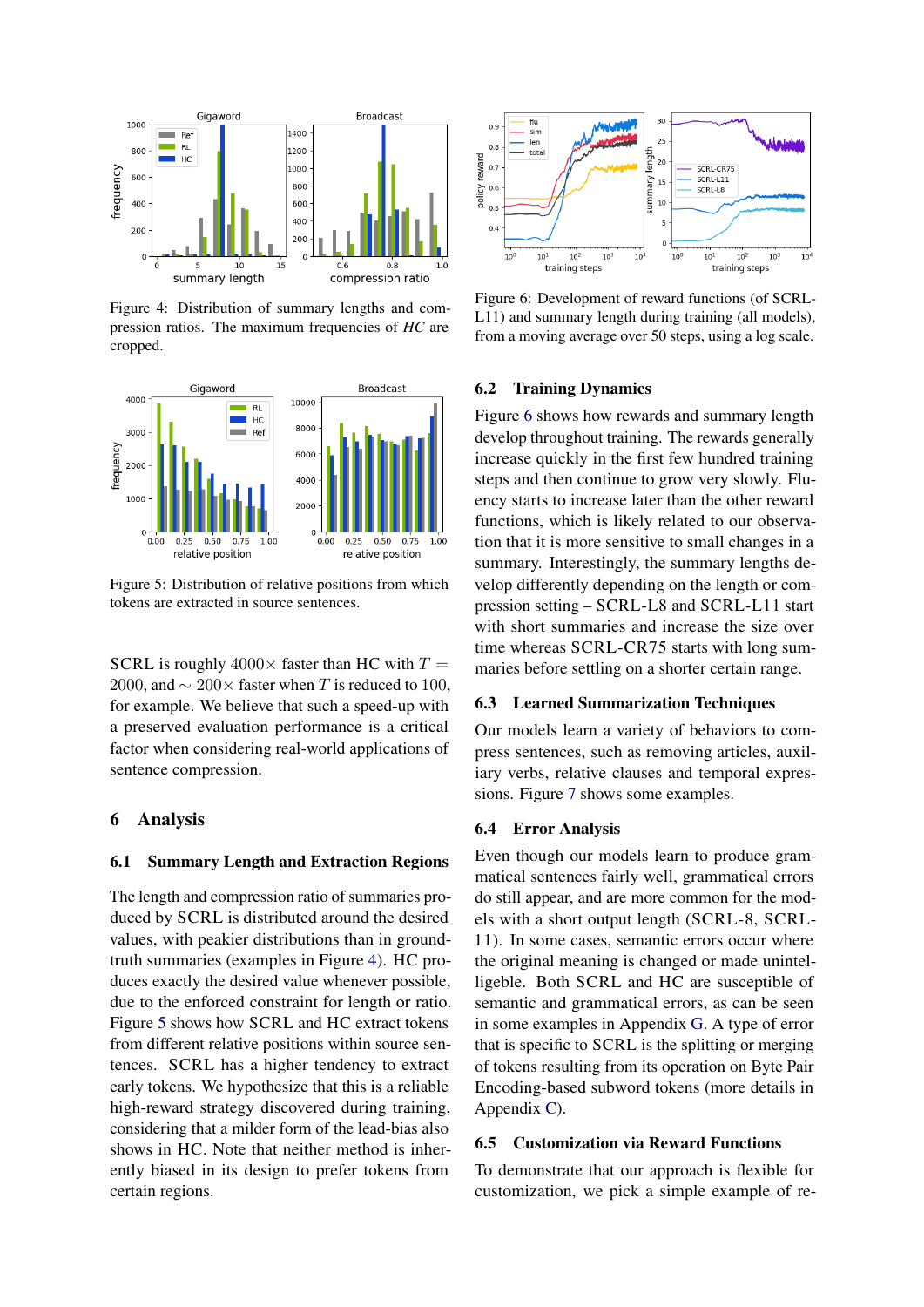<span id="page-8-1"></span>

Figure 7: Examples of learned summarization techniques. Selected tokens are marked in green and common removal behaviors are pointed out with underlining.

programming model behavior using a hand-crafted reward function. We note that in some cases, the model unnecessarily keeps day references in compressed sentences, such as "Thursday" or "yesterday". We construct a simple reward function that returns zero if any day-like word from a small gazetteer appears in an output and a score of 1 otherwise. We fine-tune an existing model with this additional reward and observe that it successfully avoids including day-words that the previous model would include. Importantly, it additionally learned to remove other tokens attached to daywords, e.g. "on" in "on Monday", keeping the sentences grammatical. Table [4](#page-8-2) shows some examples. Empirically, the new model's outputs contain words from the gazeteer in 1% of cases where they appear in the source, compared to 12% in the initial model.

<span id="page-8-2"></span>

| <b>Initial Model</b>         | <b>Customized Reward</b> |
|------------------------------|--------------------------|
| The burrito chain said       | The burrito chain said   |
| on Tuesday that comparable   | that comparable sales    |
| sales fell 26.1% last month. | fell 26.1%.              |
| His car was found            | His car was found        |
| last Thursday                | alongside                |
| alongside Rubyvale Road.     | Rubyvale Road.           |

Table 4: Example outputs of model with customized reward function to exclude mentions of days.

# <span id="page-8-0"></span>7 Discussion

We argue that RL offers the following advantages over discrete search strategies for sentence compression and similar text editing or generation tasks. The necessary search and exploration is moved into the training stage, allowing fast inference independently of how efficient objectives are to compute. Furthermore, discrete search unnecessarily spends time navigating through low-quality outputs that a trained model can quickly learn to avoid. Limitations of our approach compared to the searchbased approach are its lesser flexibility in terms of on-the-fly customization and a sensitivity to disparities between training data and the application domain. Furthermore, the trained models show a lower capability to optimize the selected objectives compared to search, though this does not have a negative impact on the evaluation in most cases.

The fact that most of our training time is spent on estimating the quality of sampled compressions due to large sample size  $k$ , shows that our approach is somewhat similar to large-scale search strategies applied to a whole dataset, with the difference that the sampling behavior at each step changes over time and is informed by previous steps. This suggests that discrete search could support the RL training, similarly to the learning-from-search approach described by [\(Li et al.,](#page-9-17) [2020\)](#page-9-17).

## 8 Conclusion

This work presents a simple and effective approach for learning sentence compression models based on objective functions rather than ground-truth examples. Because it is unsupervised, it is well-suited for creating customized applications even when no gold training data is available, allowing for taskspecific tuning based on arbitrary sets of reward functions, which do not need to be differentiable. Importantly, our approach is very fast at inference time compared to alternative discrete search-based methods. We are interested in several future directions related to this work: 1) systematic approaches to design reward functions for summarization, 2) RL-based summarization models with length control on the fly, 3) testing our approach on other languages, and 4) the design of curricula for different reward functions as they might pose varying difficulties at different stages of the training.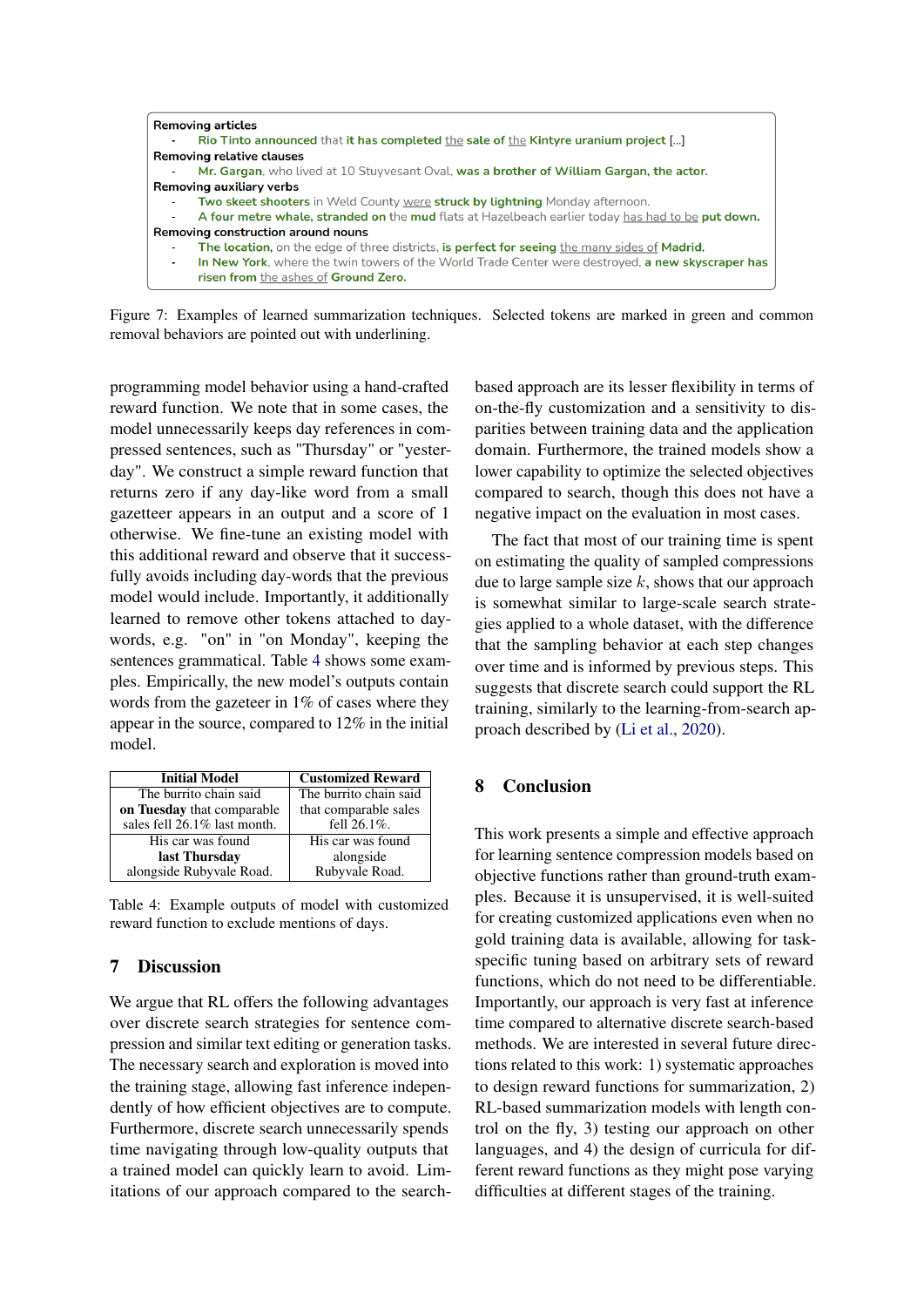## Acknowledgments

This work was funded by the Irish Research Council (IRC) under grant number EBPPG/2018/23, the Science Foundation Ireland (SFI) under grant number 12/RC/2289\_P2 and the enterprise partner Aylien Ltd.

## References

- <span id="page-9-0"></span>Siddhartha Banerjee, Prasenjit Mitra, and Kazunari Sugiyama. 2015. [Multi-document abstractive sum](https://www.ijcai.org/Proceedings/15/Papers/174.pdf)[marization using ilp based multi-sentence compres](https://www.ijcai.org/Proceedings/15/Papers/174.pdf)[sion.](https://www.ijcai.org/Proceedings/15/Papers/174.pdf) In *Twenty-Fourth International Joint Conference on Artificial Intelligence*.
- <span id="page-9-16"></span>Christos Baziotis, Ion Androutsopoulos, Ioannis Kon-stas, and Alexandros Potamianos. 2019. Seq<sup>3</sup>[: Dif](http://arxiv.org/abs/1904.03651)[ferentiable sequence-to-sequence-to-sequence au](http://arxiv.org/abs/1904.03651)[toencoder for unsupervised abstractive sentence](http://arxiv.org/abs/1904.03651) [compression.](http://arxiv.org/abs/1904.03651)
- <span id="page-9-9"></span>Florian Böhm, Yang Gao, Christian M. Meyer, Ori Shapira, Ido Dagan, and Iryna Gurevych. 2019. [Bet](https://doi.org/10.18653/v1/D19-1307)[ter rewards yield better summaries: Learning to sum](https://doi.org/10.18653/v1/D19-1307)[marise without references.](https://doi.org/10.18653/v1/D19-1307) In *Proceedings of the 2019 Conference on Empirical Methods in Natural Language Processing and the 9th International Joint Conference on Natural Language Processing (EMNLP-IJCNLP)*, pages 3110–3120, Hong Kong, China. Association for Computational Linguistics.
- <span id="page-9-3"></span>James Clarke and Mirella Lapata. 2006. [Models for](https://doi.org/10.3115/1220175.1220223) [sentence compression: A comparison across do](https://doi.org/10.3115/1220175.1220223)[mains, training requirements and evaluation mea](https://doi.org/10.3115/1220175.1220223)[sures.](https://doi.org/10.3115/1220175.1220223) In *Proceedings of the 21st International Conference on Computational Linguistics and 44th Annual Meeting of the Association for Computational Linguistics*, pages 377–384, Sydney, Australia. Association for Computational Linguistics.
- <span id="page-9-4"></span>James Clarke and Mirella Lapata. 2008. [Global in](http://jamesclarke.net/media/papers/clarke-lapata-jair2008.pdf)[ference for sentence compression an integer linear](http://jamesclarke.net/media/papers/clarke-lapata-jair2008.pdf) [programming approach.](http://jamesclarke.net/media/papers/clarke-lapata-jair2008.pdf) *Journal of Artificial Intelligence Research*, 31:399–429.
- <span id="page-9-8"></span>Yue Dong, Yikang Shen, Eric Crawford, Herke van Hoof, and Jackie Chi Kit Cheung. 2018. [Bandit-](https://doi.org/10.18653/v1/D18-1409)[Sum: Extractive summarization as a contextual ban](https://doi.org/10.18653/v1/D18-1409)[dit.](https://doi.org/10.18653/v1/D18-1409) In *Proceedings of the 2018 Conference on Empirical Methods in Natural Language Processing*, pages 3739–3748, Brussels, Belgium. Association for Computational Linguistics.
- <span id="page-9-1"></span>Bonnie Dorr, David Zajic, and Richard Schwartz. 2003. [Hedge trimmer: A parse-and-trim approach to head](https://aclanthology.org/W03-0501)[line generation.](https://aclanthology.org/W03-0501) In *Proceedings of the HLT-NAACL 03 Text Summarization Workshop*, pages 1–8.
- <span id="page-9-6"></span>Thibault Févry and Jason Phang. 2018. [Unsuper](https://doi.org/10.18653/v1/K18-1040)[vised sentence compression using denoising auto](https://doi.org/10.18653/v1/K18-1040)[encoders.](https://doi.org/10.18653/v1/K18-1040) In *Proceedings of the 22nd Conference on Computational Natural Language Learning*, pages

413–422, Brussels, Belgium. Association for Computational Linguistics.

- <span id="page-9-14"></span>Katja Filippova and Yasemin Altun. 2013. [Overcom](https://aclanthology.org/D13-1155)[ing the lack of parallel data in sentence compression.](https://aclanthology.org/D13-1155) In *Proceedings of the 2013 Conference on Empirical Methods in Natural Language Processing*, pages 1481–1491, Seattle, Washington, USA. Association for Computational Linguistics.
- <span id="page-9-13"></span>Max Grusky, Mor Naaman, and Yoav Artzi. 2018. [Newsroom: A dataset of 1.3 million summaries with](https://doi.org/10.18653/v1/N18-1065) [diverse extractive strategies.](https://doi.org/10.18653/v1/N18-1065) In *Proceedings of the 2018 Conference of the North American Chapter of the Association for Computational Linguistics: Human Language Technologies, Volume 1 (Long Papers)*, pages 708–719, New Orleans, Louisiana. Association for Computational Linguistics.
- <span id="page-9-2"></span>Chiori Hori and Sadaoki Furui. 2004. [Speech summa](http://search.ieice.org/bin/summary.php?id=e87-d_1_15)[rization: An approach through word extraction and](http://search.ieice.org/bin/summary.php?id=e87-d_1_15) [a method for evaluation.](http://search.ieice.org/bin/summary.php?id=e87-d_1_15) *IEICE Trans. Inf. Syst.*, 87- D(1):15–25.
- <span id="page-9-10"></span>Philippe Laban, Andrew Hsi, John Canny, and Marti A Hearst. 2020. [The summary loop: Learning to write](https://aclanthology.org/2020.acl-main.460.pdf) [abstractive summaries without examples.](https://aclanthology.org/2020.acl-main.460.pdf) In *Proceedings of the 58th Annual Meeting of the Association for Computational Linguistics*, pages 5135– 5150.
- <span id="page-9-12"></span>Philippe Laban, Tobias Schnabel, Paul Bennett, and Marti A. Hearst. 2021. [Keep it simple: Unsuper](https://doi.org/10.18653/v1/2021.acl-long.498)[vised simplification of multi-paragraph text.](https://doi.org/10.18653/v1/2021.acl-long.498) In *Proceedings of the 59th Annual Meeting of the Association for Computational Linguistics and the 11th International Joint Conference on Natural Language Processing (Volume 1: Long Papers)*, pages 6365– 6378, Online. Association for Computational Linguistics.
- <span id="page-9-11"></span>John Langford and Tong Zhang. 2008. [The epoch](https://proceedings.neurips.cc/paper/2007/file/4b04a686b0ad13dce35fa99fa4161c65-Paper.pdf)[greedy algorithm for multi-armed bandits with side](https://proceedings.neurips.cc/paper/2007/file/4b04a686b0ad13dce35fa99fa4161c65-Paper.pdf) [information.](https://proceedings.neurips.cc/paper/2007/file/4b04a686b0ad13dce35fa99fa4161c65-Paper.pdf) In *Advances in Neural Information Processing Systems*, volume 20. Curran Associates, Inc.
- <span id="page-9-17"></span>Jingjing Li, Zichao Li, Lili Mou, Xin Jiang, Michael Lyu, and Irwin King. 2020. [Unsupervised text gen](https://proceedings.neurips.cc/paper/2020/file/7a677bb4477ae2dd371add568dd19e23-Paper.pdf)[eration by learning from search.](https://proceedings.neurips.cc/paper/2020/file/7a677bb4477ae2dd371add568dd19e23-Paper.pdf) *Advances in Neural Information Processing Systems*, 33:10820–10831.
- <span id="page-9-15"></span>Ilya Loshchilov and Frank Hutter. 2019. [Decoupled](http://arxiv.org/abs/1711.05101) [weight decay regularization.](http://arxiv.org/abs/1711.05101)
- <span id="page-9-7"></span>Chanakya Malireddy, Tirth Maniar, and Manish Shrivastava. 2020. [SCAR: Sentence compression using](https://doi.org/10.18653/v1/2020.acl-srw.13) [autoencoders for reconstruction.](https://doi.org/10.18653/v1/2020.acl-srw.13) In *Proceedings of the 58th Annual Meeting of the Association for Computational Linguistics: Student Research Workshop*, pages 88–94, Online. Association for Computational Linguistics.
- <span id="page-9-5"></span>Yishu Miao and Phil Blunsom. 2016. [Language as a](https://doi.org/10.18653/v1/D16-1031) [latent variable: Discrete generative models for sen](https://doi.org/10.18653/v1/D16-1031)[tence compression.](https://doi.org/10.18653/v1/D16-1031) In *Proceedings of the 2016 Conference on Empirical Methods in Natural Language*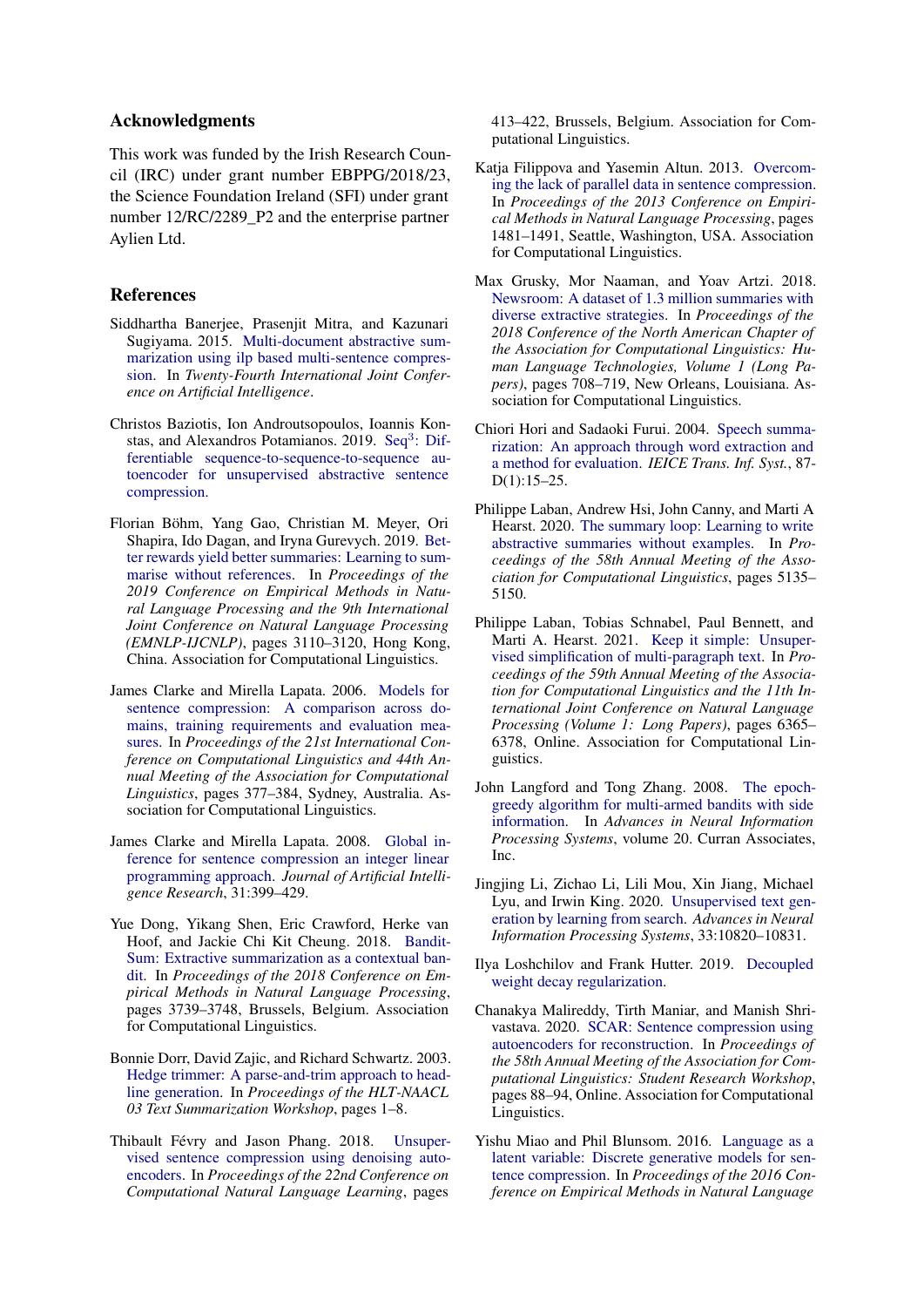*Processing*, pages 319–328, Austin, Texas. Association for Computational Linguistics.

- <span id="page-10-8"></span>Shashi Narayan, Shay B. Cohen, and Mirella Lapata. 2018. [Ranking sentences for extractive summariza](https://doi.org/10.18653/v1/N18-1158)[tion with reinforcement learning.](https://doi.org/10.18653/v1/N18-1158) In *Proceedings of the 2018 Conference of the North American Chapter of the Association for Computational Linguistics: Human Language Technologies, Volume 1 (Long Papers)*, pages 1747–1759, New Orleans, Louisiana. Association for Computational Linguistics.
- <span id="page-10-4"></span>Tong Niu, Caiming Xiong, and Richard Socher. 2019. [Deleter: Leveraging bert to perform unsuper](https://arxiv.org/pdf/1909.03223.pdf)[vised successive text compression.](https://arxiv.org/pdf/1909.03223.pdf) *arXiv preprint arXiv:1909.03223*.
- <span id="page-10-7"></span>Romain Paulus, Caiming Xiong, and Richard Socher. 2017. [A deep reinforced model for abstractive sum](http://arxiv.org/abs/1705.04304)[marization.](http://arxiv.org/abs/1705.04304)
- <span id="page-10-13"></span>Nils Reimers and Iryna Gurevych. 2019. [Sentence-](https://doi.org/10.18653/v1/D19-1410)[BERT: Sentence embeddings using Siamese BERT](https://doi.org/10.18653/v1/D19-1410)[networks.](https://doi.org/10.18653/v1/D19-1410) In *Proceedings of the 2019 Conference on Empirical Methods in Natural Language Processing and the 9th International Joint Conference on Natural Language Processing (EMNLP-IJCNLP)*, pages 3982–3992, Hong Kong, China. Association for Computational Linguistics.
- <span id="page-10-14"></span>Alexander M. Rush, Sumit Chopra, and Jason Weston. 2015. [A neural attention model for abstractive sen](https://doi.org/10.18653/v1/d15-1044)[tence summarization.](https://doi.org/10.18653/v1/d15-1044) *Proceedings of the 2015 Conference on Empirical Methods in Natural Language Processing*.
- <span id="page-10-12"></span>Victor Sanh, Lysandre Debut, Julien Chaumond, and Thomas Wolf. 2019. [Distilbert, a distilled version](https://arxiv.org/pdf/1910.01108.pdf) [of bert: smaller, faster, cheaper and lighter.](https://arxiv.org/pdf/1910.01108.pdf) *ArXiv*, abs/1910.01108.
- <span id="page-10-5"></span>Raphael Schumann, Lili Mou, Yao Lu, Olga Vechtomova, and Katja Markert. 2020. [Discrete opti](https://aclanthology.org/2020.acl-main.452.pdf)[mization for unsupervised sentence summarization](https://aclanthology.org/2020.acl-main.452.pdf) [with word-level extraction.](https://aclanthology.org/2020.acl-main.452.pdf) In *Proceedings of the 58th Annual Meeting of the Association for Computational Linguistics*, pages 5032–5042.
- <span id="page-10-9"></span>Thomas Scialom, Sylvain Lamprier, Benjamin Piwowarski, and Jacopo Staiano. 2019. [Answers](https://doi.org/10.18653/v1/D19-1320) [unite! unsupervised metrics for reinforced summa](https://doi.org/10.18653/v1/D19-1320)[rization models.](https://doi.org/10.18653/v1/D19-1320) In *Proceedings of the 2019 Conference on Empirical Methods in Natural Language Processing and the 9th International Joint Conference on Natural Language Processing (EMNLP-IJCNLP)*, pages 3246–3256, Hong Kong, China. Association for Computational Linguistics.
- <span id="page-10-1"></span>Guokan Shang, Wensi Ding, Zekun Zhang, Antoine Tixier, Polykarpos Meladianos, Michalis Vazirgiannis, and Jean-Pierre Lorré. 2018. [Unsuper](https://doi.org/10.18653/v1/P18-1062)[vised abstractive meeting summarization with multi](https://doi.org/10.18653/v1/P18-1062)[sentence compression and budgeted submodular](https://doi.org/10.18653/v1/P18-1062) [maximization.](https://doi.org/10.18653/v1/P18-1062) In *Proceedings of the 56th Annual Meeting of the Association for Computational*

*Linguistics (Volume 1: Long Papers)*, pages 664– 674, Melbourne, Australia. Association for Computational Linguistics.

- <span id="page-10-0"></span>Advaith Siddharthan. 2014. [A survey of research on](https://citeseerx.ist.psu.edu/viewdoc/download?doi=10.1.1.719.6413&rep=rep1&type=pdf) [text simplification.](https://citeseerx.ist.psu.edu/viewdoc/download?doi=10.1.1.719.6413&rep=rep1&type=pdf) *ITL – International Journal of Applied Linguistics*, 165:259–298.
- <span id="page-10-10"></span>Nisan Stiennon, Long Ouyang, Jeff Wu, Daniel M Ziegler, Ryan Lowe, Chelsea Voss, Alec Radford, Dario Amodei, and Paul Christiano. 2020. [Learning](https://arxiv.org/abs/2009.01325) [to summarize from human feedback.](https://arxiv.org/abs/2009.01325) *arXiv preprint arXiv:2009.01325*.
- <span id="page-10-11"></span>Richard S. Sutton, David A. McAllester, Satinder P. Singh, and Yishay Mansour. 1999. [Policy gradient](http://papers.nips.cc/paper/1713-policy-gradient-methods-for-reinforcement-learning-with-function-approximation) [methods for reinforcement learning with function ap](http://papers.nips.cc/paper/1713-policy-gradient-methods-for-reinforcement-learning-with-function-approximation)[proximation.](http://papers.nips.cc/paper/1713-policy-gradient-methods-for-reinforcement-learning-with-function-approximation) In *Advances in Neural Information Processing Systems 12, [NIPS Conference, Denver, Colorado, USA, November 29 - December 4, 1999]*, pages 1057–1063. The MIT Press.
- <span id="page-10-2"></span>Vincent Vandeghinste and Yi Pan. 2004. [Sentence](https://aclanthology.org/W04-1015) [compression for automated subtitling: A hybrid ap](https://aclanthology.org/W04-1015)[proach.](https://aclanthology.org/W04-1015) In *Text Summarization Branches Out*, pages 89–95, Barcelona, Spain. Association for Computational Linguistics.
- <span id="page-10-17"></span>Liangguo Wang, Jing Jiang, Hai Leong Chieu, Chen Hui Ong, Dandan Song, and Lejian Liao. 2017. [Can syntax help? improving an LSTM-based sen](https://doi.org/10.18653/v1/P17-1127)[tence compression model for new domains.](https://doi.org/10.18653/v1/P17-1127) In *Proceedings of the 55th Annual Meeting of the Association for Computational Linguistics (Volume 1: Long Papers)*, pages 1385–1393, Vancouver, Canada. Association for Computational Linguistics.
- <span id="page-10-6"></span>Liangguo Wang, Jing Jiang, and Lejian Liao. 2018. [Sentence compression with reinforcement learn](https://www.researchgate.net/profile/Wang-Liangguo/publication/326974102_Sentence_Compression_with_Reinforcement_Learning_11th_International_Conference_KSEM_2018_Changchun_China_August_17-19_2018_Proceedings_Part_I/links/5c70b0ac299bf1268d1e1307/Sentence-Compression-with-Reinforcement-Learning-11th-International-Conference-KSEM-2018-Changchun-China-August-17-19-2018-Proceedings-Part-I.pdf)[ing.](https://www.researchgate.net/profile/Wang-Liangguo/publication/326974102_Sentence_Compression_with_Reinforcement_Learning_11th_International_Conference_KSEM_2018_Changchun_China_August_17-19_2018_Proceedings_Part_I/links/5c70b0ac299bf1268d1e1307/Sentence-Compression-with-Reinforcement-Learning-11th-International-Conference-KSEM-2018-Changchun-China-August-17-19-2018-Proceedings-Part-I.pdf) In *International Conference on Knowledge Science, Engineering and Management*, pages 3–15. Springer.
- <span id="page-10-16"></span>Peter West, Ari Holtzman, Jan Buys, and Yejin Choi. 2019. [BottleSum: Unsupervised and self](https://doi.org/10.18653/v1/D19-1389)[supervised sentence summarization using the infor](https://doi.org/10.18653/v1/D19-1389)[mation bottleneck principle.](https://doi.org/10.18653/v1/D19-1389) In *Proceedings of the 2019 Conference on Empirical Methods in Natural Language Processing and the 9th International Joint Conference on Natural Language Processing (EMNLP-IJCNLP)*, pages 3752–3761, Hong Kong, China. Association for Computational Linguistics.
- <span id="page-10-15"></span>David Zajic, Bonnie Dorr, and Richard Schwartz. 2004. [Bbn/umd at duc-2004: Topiary.](http://users.umiacs.umd.edu/~bonnie/Publications/Attic/DUC2004-HEADLINE.pdf) In *Proceedings of the HLT-NAACL 2004 Document Understanding Workshop, Boston*, pages 112–119.
- <span id="page-10-3"></span>David M Zajic, Bonnie J Dorr, and Jimmy Lin. 2008. [Single-document and multi-document summariza](http://www.jimmylin.umiacs.io/publications/Zajic_etal_IPM2008.pdf)[tion techniques for email threads using sentence](http://www.jimmylin.umiacs.io/publications/Zajic_etal_IPM2008.pdf) [compression.](http://www.jimmylin.umiacs.io/publications/Zajic_etal_IPM2008.pdf) *Information Processing & Management*, 44(4):1600–1610.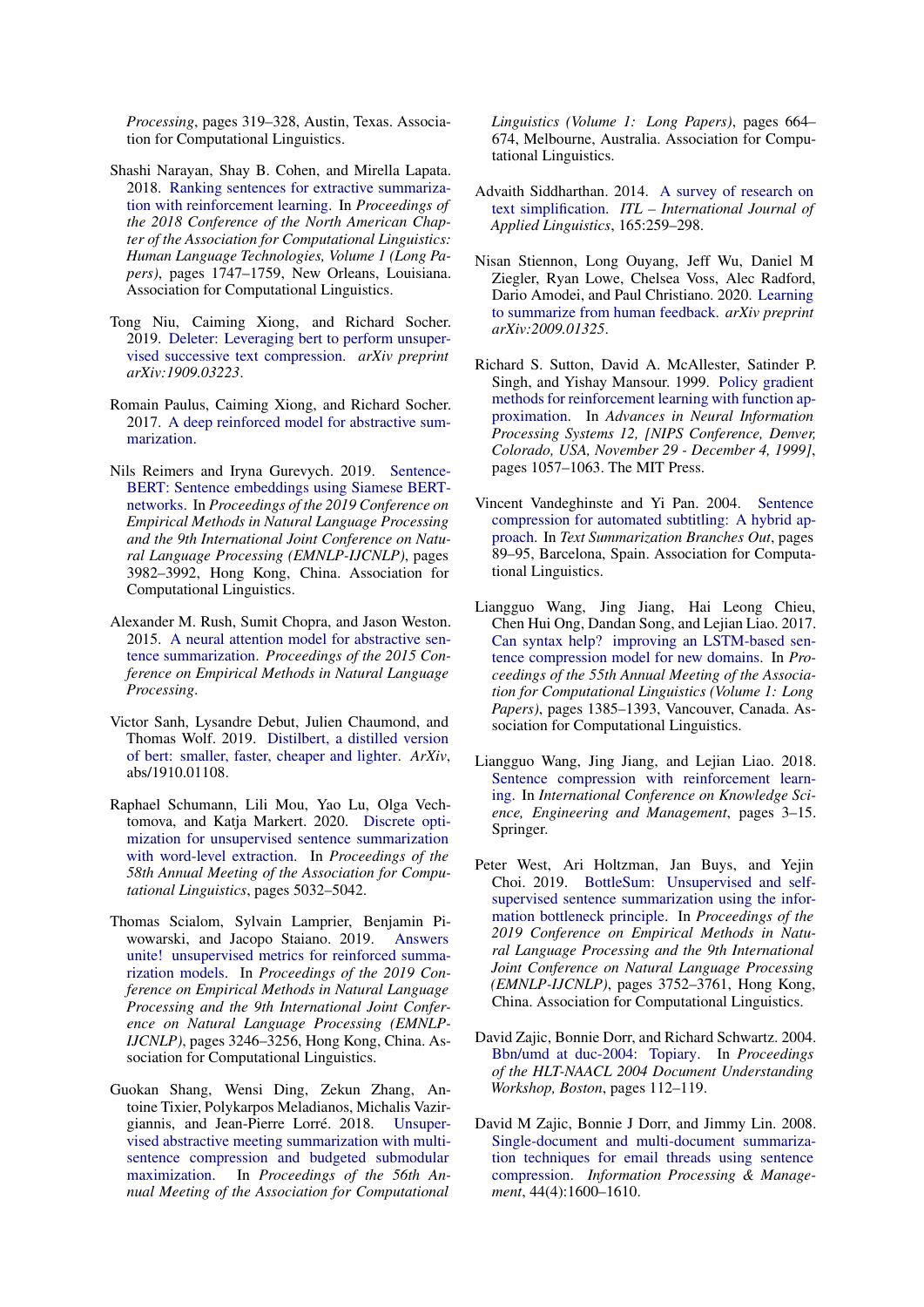- <span id="page-11-1"></span>Yang Zhao, Zhiyuan Luo, and Akiko Aizawa. 2018. [A](https://aclanthology.org/P18-2028.pdf) [language model based evaluator for sentence com](https://aclanthology.org/P18-2028.pdf)[pression.](https://aclanthology.org/P18-2028.pdf) In *Proceedings of the 56th Annual Meeting of the Association for Computational Linguistics (Volume 2: Short Papers)*, pages 170–175.
- <span id="page-11-0"></span>Jiawei Zhou and Alexander M Rush. 2019. [Simple](https://aclanthology.org/P19-1503.pdf) [unsupervised summarization by contextual match](https://aclanthology.org/P19-1503.pdf)[ing.](https://aclanthology.org/P19-1503.pdf) In *Proceedings of the 57th Annual Meeting of the Association for Computational Linguistics*, pages 5101–5106.

# <span id="page-11-2"></span>A Masked vs. Causal Language Model for Fluency

We compare the masked DistilRoBERTa<sup>[8](#page-11-6)</sup> language model to the causal DistilGPT2<sup>[9](#page-11-7)</sup> model on our development dataset. Both models have roughly the same number of parameters (82M). Table [5](#page-11-8) shows the results.

<span id="page-11-8"></span>

Table 5: Comparison of a masked and a causal language model to estimate fluency.

### <span id="page-11-3"></span>B Similarity Functions

Table [6](#page-11-9) compares different variants of the similarity reward functions on our development dataset.

<span id="page-11-9"></span>

|                    | Similarity   Bi-Sim   Cross-Sim   NLI |       |
|--------------------|---------------------------------------|-------|
| $F1-Score$   0.624 | $\pm 0.598$                           | 0.564 |

Table 6: Comparison of similarity reward functions on our development dataset.

# <span id="page-11-5"></span>C Error Analysis: Split and Merged Tokens

One type of error is the splitting or merging of tokens from the source which results from the fact our model predicts labels at the level of BPE subword tokenization used in the pretrained language model that we finetune. While some of these occurrences are minor, e.g. 'St.'  $\rightarrow$  'St', or even useful compressions, e.g. '29th'  $\rightarrow$  '29', many of these cases produce noisy outputs, e.g 'Perigord'  $\rightarrow$  'Perig'. Based upon analysis of prediction behavior, we estimate that  $6\%$  of output sentences contain some form of this phenomenon.

```
8https://huggingface.co/
```

```
distilroberta-base
```

```
9https://huggingface.co/distilgpt2
```
# <span id="page-11-11"></span>Algorithm 1 Stochastic First-Choice Hill Climbing

**input** objective function  $R(x, y)$ , source sentence x, summary length  $L$ , number of steps  $T$ , initialization function  $Init(x, L)$ , sampling function  $S(y)$  $y^0 \leftarrow \textit{Init}(x, L)$ for  $t = 1$  to  $T$  do  $y' \leftarrow S(y^{t-1})$ if  $R(x, y') \geq R(x, y^{t-1})$  then

$$
y^t = y'
$$
  
\nelse  
\n
$$
y^t = y^{t-1}
$$
  
\nreturn  $y_t$ 

# D Implementation Details

# D.1 Pretrained Model IDs

Table [7](#page-12-2) lists the model IDs of all open-source pretrained models used in this work, which can be found at <https://huggingface.co>.

## D.2 Tokenization

We use the NLTK<sup>[10](#page-11-10)</sup> Punkt Tokenizer for several purposes in this work:

- Obtaining the sentence length and compression ratio in  $R_{len}$  and  $R_{cr}$ .
- Compressing sentences by selecting tokens in our hill climbing implementation HC.
- Obtaining source and summary tokens to compute the F1-score in Table [3,](#page-6-1) except for source and reference tokens on the Gigaword, Broadcast and BNC datasets which are pretokenized.

The involved transformer models (SCRL,  $R_{fluencu}$ ,  $R_{sim}$ ) internally tokenize sentences based on Byte Pair Encoding.

# <span id="page-11-4"></span>E Hill Climbing Baseline

Algorithm [1](#page-11-11) shows the hill climbing search approach HC used in our experiments, which is based on [Schumann et al.](#page-10-5) [\(2020\)](#page-10-5). At the beginning, a binary label sequence  $y^0$  is initialized by setting L randomly selected labels to 1 and the rest to 0. At each step t,  $S(y)$  samples a new label sequence  $y'$ by randomly selecting a positive and a negativevalued label  $y_i$  and  $y_j$  and swapping their value. Note that this always keeps the number of tokens at  $L$ . The sampled  $y'$  is accepted if it obtains a higher or equal objective score than the previously

<span id="page-11-10"></span><sup>10</sup><https://www.nltk.org/>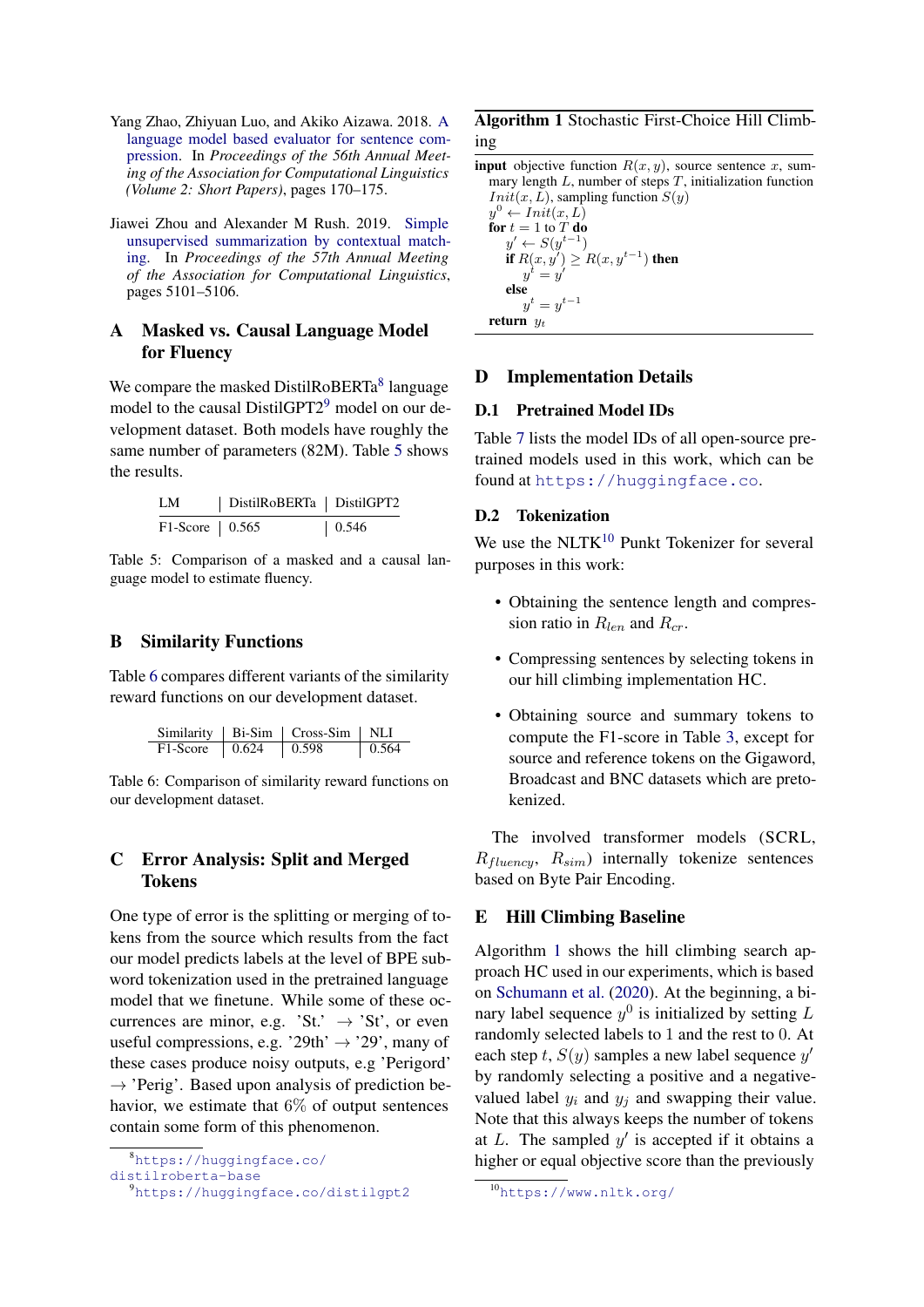<span id="page-12-2"></span>

| <b>Model Usage</b>                     | Model ID                              |
|----------------------------------------|---------------------------------------|
| Encoder initialization for SCRL models | distilroberta-base                    |
| Masked LM Fluency Reward               | distilroberta-base                    |
| Causal LM Fluency Reward               | distilgpt2                            |
| <b>Bi-Encoder Similarity Reward</b>    | all-distilroberta-v1                  |
| Cross-Encoder Similarity Reward        | cross-encoder/stsb-distilroberta-base |
| Cross-Encoder NLI Reward               | cross-encoder/nli-distilroberta-base  |

Table 7: Overview of pretrained models used throughout this work.

best candidate  $y^{t-1}$ . We keep track of previously created sequences and skip these. If no new label sequence can be discovered at step  $t$ , we terminate the algorithm and restart it with  $T - t$  remaining steps. In the end, the highest-scoring  $y$  found across different runs is returned. We generally set T to 2000 and keep track of intermediate results to evaluate HC also at fewer search steps. Due to this, we decided restart the search dynamically rather than in equal-paced intervals, which we believe should be tuned with respect to a known maximum budget T.

## <span id="page-12-0"></span>F Rewards Obtained by HC vs. SCRL

Figure [8](#page-12-3) compares the  $R_{fluency}$  and  $R_{sim}$  rewards of SCRL to HC with different search budgets. The length and compression ratio rewards are not included as these are enforced through a constraint by HC. Note that these figures need to be interpreted carefully as they assume that both approaches produce summaries of comparable lengths. For example, the similarity reward tends to increase with the summary length.

# <span id="page-12-1"></span>G Output Examples

Table [8](#page-13-0) lists a few examples outputs produced by SCRL and HC.

<span id="page-12-3"></span>

Figure 8: Rewards of RL model compared to hill climbing algorithm (HC) at different search budgets.